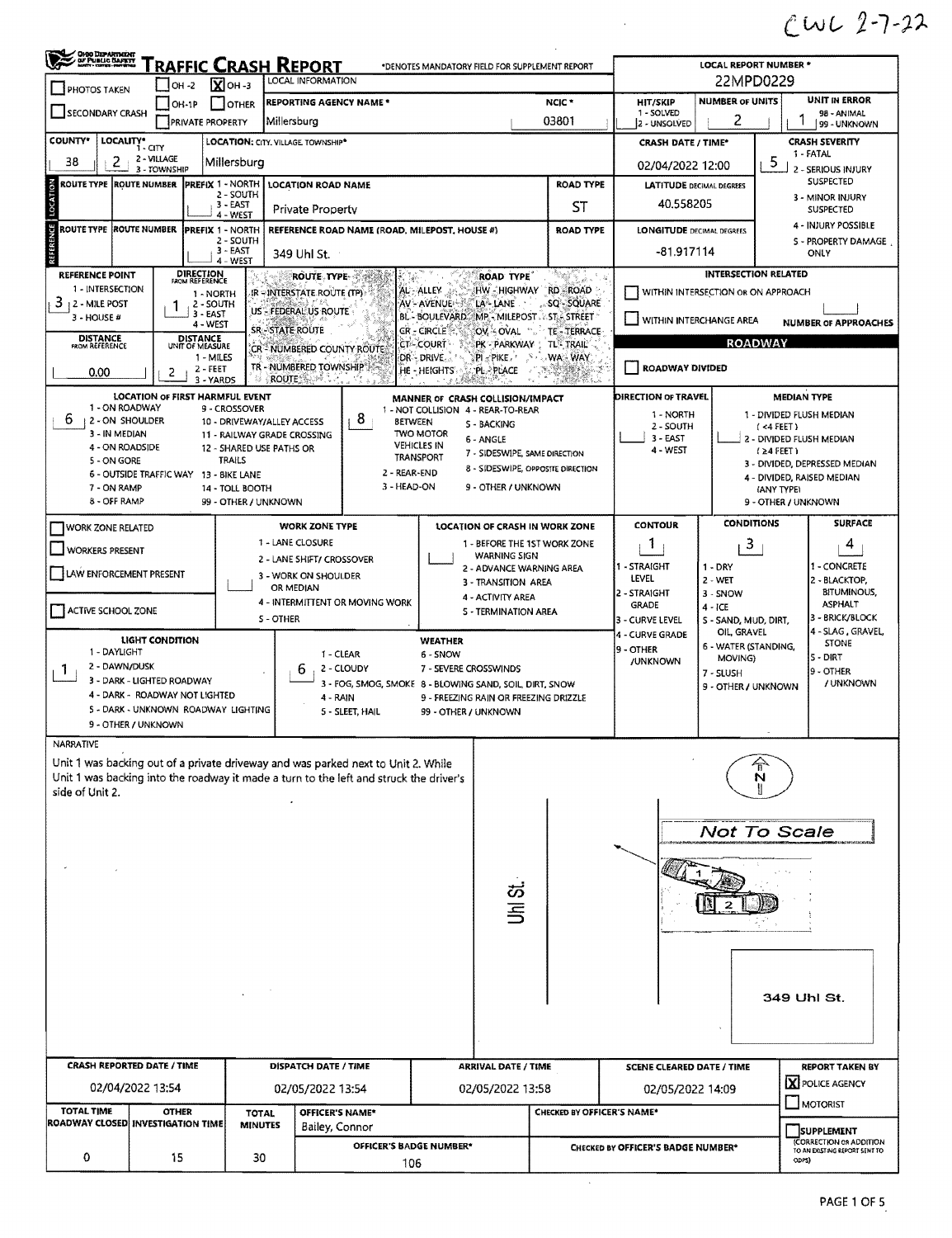|                             | <b>CHOO DEPARTMENT</b><br>OF PUBLIC SAFETY                         |                                                           |                                                                               |                            |                                                               |                                                                                   |                                            | <b>LOCAL REPORT NUMBER</b><br>22MPD0229                      |  |  |  |  |  |
|-----------------------------|--------------------------------------------------------------------|-----------------------------------------------------------|-------------------------------------------------------------------------------|----------------------------|---------------------------------------------------------------|-----------------------------------------------------------------------------------|--------------------------------------------|--------------------------------------------------------------|--|--|--|--|--|
| UNIT#                       | OWNER NAME: LAST, FIRST, MIDDLE (CI SAME AS DRIVER)                |                                                           |                                                                               |                            |                                                               | OWNER PHONE; HOLDE AREA CODE (E) SAME AS DRIVER)                                  |                                            | DAMAGE                                                       |  |  |  |  |  |
|                             | STARNER, RICKY, EDWARD                                             |                                                           |                                                                               |                            | 330-521-1471                                                  |                                                                                   |                                            | <b>DAMAGE SCALE</b>                                          |  |  |  |  |  |
|                             | OWNER ADDRESS: STREET, CITY, STATE, ZIP ( C) SAME AS DRIVERY       |                                                           |                                                                               |                            |                                                               |                                                                                   | 1 - NONE                                   | 3 - FUNCTIONAL DAMAGE                                        |  |  |  |  |  |
|                             | 381 UHL ST. APT.D. MILLERSBURG. OH. 44654                          |                                                           |                                                                               |                            |                                                               |                                                                                   | 2 - MINOR DAMAGE                           | 4 - DISABLING DAMAGE                                         |  |  |  |  |  |
|                             | COMMERCIAL CARRIER: NAME, ADDRESS, CITY, STATE, ZIP                |                                                           |                                                                               |                            |                                                               | COMMERCIAL CARRIER PHONE: INCLUDE AREA CODE                                       | 9 - UNKNOWN                                |                                                              |  |  |  |  |  |
|                             |                                                                    |                                                           |                                                                               |                            |                                                               |                                                                                   | DAMAGED AREA(S)<br>INDICATE ALL THAT APPLY |                                                              |  |  |  |  |  |
|                             | LP STATE  LICENSE PLATE #                                          |                                                           | <b>VEHICLE IDENTIFICATION #</b>                                               |                            | <b>VEHICLE YEAR</b>                                           | <b>VEHICLE MAKE</b><br><b>DODGE</b>                                               |                                            |                                                              |  |  |  |  |  |
| OН                          | N715834<br><b>INSURANCE COMPANY</b>                                |                                                           | 2C3CDZAGXJH258349<br><b>INSURANCE POLICY #</b>                                |                            | 2018<br><b>COLOR</b>                                          | <b>VEHICLE MODEL</b>                                                              |                                            |                                                              |  |  |  |  |  |
| <b>X</b> INSURANCE          | <b>STATE FARM</b>                                                  |                                                           | D32 6612-C17-35                                                               |                            | GRY                                                           | CHALLENGER                                                                        |                                            |                                                              |  |  |  |  |  |
|                             | <b>TYPE OF USE</b>                                                 |                                                           | <b>US DOT #</b>                                                               |                            | TOWED BY: COMPANY NAME                                        |                                                                                   |                                            |                                                              |  |  |  |  |  |
| COMMERCIAL                  | <b>GOVERNMENT</b>                                                  | IN EMERGENCY<br>RESPONSE                                  |                                                                               |                            |                                                               |                                                                                   | g                                          |                                                              |  |  |  |  |  |
| INTERLOCK                   |                                                                    | # OCCUPANTS                                               | VEHICLE WEIGHT GVWR/GCWR<br>$1 - 510K$ LBS.                                   |                            | <b>HAZARDOUS MATERIAL</b><br>MATERIAL<br><b>CLASS#</b>        | <b>PLACARD ID#</b>                                                                |                                            |                                                              |  |  |  |  |  |
| DEVICE<br>EQUIPPED          | <b>HIT/SKIP UNIT</b>                                               |                                                           | 2 - 10.001 - 26K LBS.<br>3 - > 26K LBS.                                       |                            | RELEASED<br>PLACARD                                           |                                                                                   |                                            |                                                              |  |  |  |  |  |
|                             | 1 - PASSENGER CAR                                                  | 6 - VAN (9-15 SEATS)                                      | 12 - GOLF CART                                                                | 18 - LIMO (LIVERY VEHICLE) |                                                               | 23 - PEDESTRIAN/SKATER                                                            | s                                          | 12                                                           |  |  |  |  |  |
|                             | 2 - PASSENGER VAN<br>(MINIVAN)                                     | 7 - MOTORCYCLE 2-WHEELED                                  | 13 - SNOWMOBILE                                                               | 19 - BUS (16+ PASSENGERS)  |                                                               | 24 - WHEELCHAIR (ANY TYPE)                                                        |                                            |                                                              |  |  |  |  |  |
|                             | UNIT TYPE 3 - SPORT UTILITY                                        | 8 - MOTORCYCLE 3-WHEELED<br>9 - AUTOCYCLE                 | 14 - SINGLE UNIT<br><b>TRUCK</b>                                              | 20 - OTHER VEHICLE         |                                                               | 25 - OTHER NON-MOTORIST<br>26 - 8ICYCLE                                           |                                            | 10                                                           |  |  |  |  |  |
|                             | VEHICLE                                                            | 10 - MOPED OR MOTORIZED                                   | 15 - SEMI-TRACTOR                                                             | 21 - HEAVY EQUIPMENT       | 22 - ANIMAL WITH RIDER OR                                     | 27 - TRAIN                                                                        |                                            |                                                              |  |  |  |  |  |
|                             | 4 - PICK UP<br>S - CARGO VAN                                       | <b>BICYCLE</b><br>11 - ALL TERRAIN VEHICLE                | 16 - FARM EQUIPMENT<br>17 - MOTORHOME                                         |                            | ANIMAL-DRAWN VEHICLE                                          | 99 - UNKNOWN OR HIT/SKIP                                                          |                                            |                                                              |  |  |  |  |  |
| 0                           | # OF TRAILING UNITS                                                | (ATV/UTV)                                                 |                                                                               |                            |                                                               |                                                                                   | 12                                         |                                                              |  |  |  |  |  |
|                             | WAS VEHICLE OPERATING IN AUTONOMOUS                                |                                                           |                                                                               |                            |                                                               |                                                                                   | ŵ                                          | 12                                                           |  |  |  |  |  |
| <b>ATHICTE</b>              | MODE WHEN CRASH OCCURRED?                                          | 0                                                         | 0 - NO AUTOMATION<br>1 - DRIVER ASSISTANCE                                    |                            | 3 - CONDITIONAL AUTOMATION 9 - UNKNOWN<br>4 - HIGH AUTOMATION |                                                                                   | 10                                         |                                                              |  |  |  |  |  |
| 2                           | 1-YES 2-NO 9-OTHER/UNKNOWN                                         |                                                           | AUTONOMOUS 2 - PARTIAL AUTOMATION 5 - FULL AUTOMATION                         |                            |                                                               |                                                                                   | 10                                         |                                                              |  |  |  |  |  |
|                             |                                                                    | MODE LEVEL                                                |                                                                               |                            |                                                               |                                                                                   |                                            |                                                              |  |  |  |  |  |
|                             | 1 - NONE<br>$2 - TAX$                                              | 6 - BUS - CHARTER/TOUR<br>7 - BUS - INTERCITY             | $11 - FIRE$<br>12 - MILITARY                                                  | 16 - FARM                  | 17 - MOWING                                                   | 21 - MAIL CARRIER<br>99 - OTHER / UNKNOWN                                         |                                            |                                                              |  |  |  |  |  |
|                             | 3 - ELECTRONIC RIDE                                                | 8 - BUS - SHUTTLE                                         | 13 - POLICE                                                                   |                            | 1B - SNOW REMOVAL                                             |                                                                                   |                                            |                                                              |  |  |  |  |  |
| <b>SPECIAL</b>              | <b>SHARING</b><br><b>FUNCTION 4 - SCHOOL TRANSPORT</b>             | 9 - BUS - OTHER                                           | 14 - PUBLIC UTILITY                                                           |                            | 19 - TOWING                                                   |                                                                                   |                                            |                                                              |  |  |  |  |  |
|                             | 5 - BUS - TRANSIT/COMMUTER                                         | 10 - AMBULANCE                                            | 15 - CONSTRUCTION EQUIP.                                                      |                            | 20 - SAFETY SERVICE<br><b>PATROL</b>                          |                                                                                   |                                            | 12                                                           |  |  |  |  |  |
|                             | 1 - NO CARGO BODY TYPE                                             | 4 - LOGGING                                               | 7 - GRAIN/CHIPS/GRAVEL                                                        | 11 DUMP                    |                                                               | 99 - OTHER / UNKNOWN                                                              |                                            |                                                              |  |  |  |  |  |
|                             | / NOT APPLICABLE<br>2 - BUS                                        | S - INTERMODAL<br><b>CONTAINER CHASSIS</b>                | 8 - POLE                                                                      |                            | <b>12 - CONCRETE MIXER</b>                                    |                                                                                   |                                            |                                                              |  |  |  |  |  |
| CARGO<br><b>BODY</b>        | 3 - VEHICLE TOWING                                                 | 6 - CARGOVAN                                              | 9 - CARGO TANK<br>10 - FLAT BED                                               |                            | 13 - AUTO TRANSPORTER<br>14 - GARBAGE/REFUSE                  |                                                                                   |                                            | 皪<br>9<br>9                                                  |  |  |  |  |  |
| <b>TYPE</b>                 | ANOTHER MOTOR VEHICLE                                              | <b>/ENCLOSED BOX</b>                                      |                                                                               |                            |                                                               |                                                                                   |                                            | ⊚                                                            |  |  |  |  |  |
|                             | 1 - TURN SIGNALS                                                   | 4 - 8RAKES                                                | 7 - WORN OR SLICK TIRES                                                       |                            | 9 - MOTOR TROUBLE                                             | 99 - OTHER / UNKNOWN                                                              |                                            |                                                              |  |  |  |  |  |
| <b>VEHICLE</b>              | 2 - HEAD LAMPS<br>3 - TAIL LAMPS                                   | <b>S-STEERING</b><br><b>6 - TIRE BLOWOUT</b>              | <b>8 - TRAILER EQUIPMENT</b><br>DEFECTIVE                                     |                            | 10 - DISABLED FROM PRIOR<br><b>ACCIDENT</b>                   |                                                                                   |                                            |                                                              |  |  |  |  |  |
| <b>DEFECTS</b>              |                                                                    |                                                           |                                                                               |                            |                                                               |                                                                                   | $\Box$ - NO DAMAGE [ 0 ]                   | - UNDERCARRIAGE   14 1                                       |  |  |  |  |  |
|                             | 1 - INTERSECTION -<br>MARKED CROSSWALK                             | 4 - MIDSLOCK -<br>MARKED CROSSWALK                        | 7 - SHOULDER/ROADSIDE                                                         |                            | 10 - DRIVEWAY ACCESS<br>11 - SHARED USE PATHS                 | 99 - OTHER / UNKNOWN                                                              | $\Box$ -TOP(13)                            | $\Box$ - ALL AREAS [ 15 ]                                    |  |  |  |  |  |
| NON-                        | 2 - INTERSECTION -                                                 | S - TRAVEL LANE -                                         | 8 - SIDEWALK<br>9 - MEDIAN/CROSSING                                           |                            | OR TRAILS                                                     |                                                                                   |                                            |                                                              |  |  |  |  |  |
| <b>MOTORIST</b><br>LOCATION | UNMARKED CROSSWALK<br>3 - INTERSECTION - OTHER                     | OTHER LOCATION<br><b>6 - BICYCLE LANE</b>                 | <b>ISLAND</b>                                                                 |                            | 12 - FIRST RESPONDER<br>AT INCIDENT SCENE                     |                                                                                   | $\Box$ - UNIT NOT AT SCENE [ 16 ]          |                                                              |  |  |  |  |  |
|                             | 1 - NON-CONTACT                                                    | 1 - STRAIGHT AHEAD                                        | 9 - LEAVING TRAFFIC                                                           |                            | 15 - WALKING, RUNNING,                                        | 21 - STANDING OUTSIDE                                                             |                                            | INITIAL POINT OF CONTACT                                     |  |  |  |  |  |
|                             | 2 - NON-COLLISION<br>2                                             | 2 - BACKING<br>3 - CHANGING LANES                         | LANE<br>10 - PARKED                                                           |                            | JOGGING, PLAYING<br>16 - WORKING                              | DISABLED VEHICLE<br>99 - OTHER / UNKNOWN                                          | 0 - NO DAMAGE                              | 14 - UNDERCARRIAGE                                           |  |  |  |  |  |
| 3                           | 3 - STRIKING                                                       | 4 - OVERTAKING/PASSING<br>PRE-CRASH S - MAKING RIGHT TURN | 11 - SLOWING OR STOPPED<br>IN TRAFFIC                                         |                            | 17 - PUSHING VEHICLE<br>18 - APPROACHING OR                   |                                                                                   | L                                          | 1-12 - REFER TO UNIT 15 - VEHICLE NOT AT SCENE               |  |  |  |  |  |
| <b>ACTION</b>               | 4 - STRUCK                                                         | <b>ACTIONS</b> 6 - MAKING LEFT TURN                       | 12 - DRIVERLESS                                                               |                            | LEAVING VEHICLE                                               |                                                                                   |                                            | <b>DIAGRAM</b><br>99 - UNKNOWN                               |  |  |  |  |  |
|                             | S - BOTH STRIKING<br>& STRUCK                                      | 7 - MAKING U-TURN<br>8 - ENTERING TRAFFIC                 | 13 - NEGOTIATING A CURVE<br>14 - ENTERING OR CROSSING 20 - OTHER NON-MOTORIST |                            | 19 - STANDING                                                 |                                                                                   | $13 - TOP$                                 |                                                              |  |  |  |  |  |
|                             | 9 - OTHER / UNKNOWN                                                | LANE                                                      | SPECIFIED LOCATION                                                            |                            |                                                               |                                                                                   |                                            | TRAFFIC                                                      |  |  |  |  |  |
|                             | 1 - NONE<br>2 - FAILURE TO YIELD                                   | /ACDA                                                     | 8 - FOLLOWING TOO CLOSE 13 - IMPROPER START FROM<br>A PARKED POSITION         |                            | 18 - OPERATING DEFECTIVE<br>EQUIPMENT                         | 23 - OPENING DOOR INTO<br><b>ROADWAY</b>                                          | <b>TRAFFICWAY FLOW</b>                     | <b>TRAFFIC CONTROL</b>                                       |  |  |  |  |  |
|                             | 3 - RAN RED LIGHT                                                  | 9 - IMPROPER LANE                                         | 14 - STOPPED OR PARKED                                                        |                            | 19 - LOAD SHIFTING                                            | 99 - OTHER IMPROPER                                                               | 1 - ONE-WAY<br>2 - TWO-WAY                 | 1 - ROUNDABOUT 4 - STOP SIGN<br>2 - SIGNAL<br>5 - YIELD SIGN |  |  |  |  |  |
| 12                          | 4 - RAN STOP SIGN<br>S - UNSAFE SPEED                              | CHANGE<br>10 - IMPROPER PASSING                           | <b>ILLEGALLY</b><br>15 - SWERVING TO AVOID                                    |                            | /FALLING/SPILLING<br>20 - IMPROPER CROSSING                   | <b>ACTION</b>                                                                     | 2                                          | 6<br>3 - FLASHER<br>6 - NO CONTROL                           |  |  |  |  |  |
|                             | CONTRIBUTING 6 - IMPROPER TURN<br>CIRCUMSTANCES 7 - LEFT OF CENTER | 11 - DROVE OFF ROAD                                       | 15 - WRONG WAY                                                                |                            | 21 - LYING IN ROADWAY                                         |                                                                                   |                                            |                                                              |  |  |  |  |  |
|                             |                                                                    | 12 - IMPROPER BACKING                                     | 17 - VISION OBSTRUCTION                                                       |                            | 22 - NOT DISCERNIBLE                                          |                                                                                   | # OF THROUGH LANES<br><b>ON ROAD</b>       | <b>RAIL GRADE CROSSING</b><br>1 - NOT INVLOVED               |  |  |  |  |  |
| EVENTS(s)                   | <b>SEQUENCE OF EVENTS</b>                                          |                                                           |                                                                               |                            |                                                               |                                                                                   | 2                                          | 2 - INVOLVED-ACTIVE CROSSING                                 |  |  |  |  |  |
| 21                          | Editministration<br>martin meridian men<br>1 - OVERTURN/ROLLOVER   | 7 - SEPARATION OF UNITS                                   | <b>EVENTS</b><br>12 - DOWNHILL RUNAWAY                                        |                            | 19 - ANIMAL -OTHER                                            | enna en antigo estadounidense de contra como como como<br>23 - STRUCK BY FALLING, |                                            | 3 - INVOLVED-PASSIVE CROSSING                                |  |  |  |  |  |
|                             | 2 - FIRE/EXPLOSION<br>3 - IMMERSION                                | 8 - RAN OFF ROAD RIGHT<br>9 - RAN OFF ROAD LEFT           | 13 - OTHER NON-COLLISION<br>14 - PEDESTRIAN                                   |                            | 20 - MOTOR VEHICLE IN<br><b><i>TRANSPORT</i></b>              | SHIFTING CARGO OR<br>ANYTHING SET IN                                              |                                            | UNIT / NON-MOTORIST DIRECTION                                |  |  |  |  |  |
|                             | 4 - JACKKNIFE                                                      | 10 - CROSS MEDIAN                                         | 15 - PEDALCYCLE                                                               |                            | 21 - PARKED MOTOR                                             | MOTION BY A MOTOR<br>VEHICLE                                                      |                                            | 1 - NORTH<br><b>S-NORTHEAST</b>                              |  |  |  |  |  |
|                             | S - CARGO / EQUIPMENT<br>LOSS OR SHIFT                             | 11 - CROSS CENTERLINE -<br>OPPOSITE DIRECTION             | 16 - RAILWAY VEHICLE<br>17 - ANIMAL - FARM                                    |                            | VEHICLE<br>22 - WORK ZONE                                     | 24 - OTHER MOVABLE                                                                |                                            | 2 - SOUTH<br><b>6 - NORTHWEST</b>                            |  |  |  |  |  |
|                             | 6 - EQUIPMENT FAILURE                                              | OF TRAVEL                                                 | 18 - ANIMAL - DEER                                                            |                            | MAINTENANCE<br>EQUIPMENT                                      | OBJECT                                                                            | 3<br>FROM<br>TΩ                            | 3 - EAST<br>7 - SOUTHEAST<br>4 - WEST<br>8 - SOUTHWEST       |  |  |  |  |  |
|                             |                                                                    |                                                           | <b>EXAMPLE 20 AND IN STRUCK STRUCK</b>                                        |                            |                                                               | <b>SOUTH</b>                                                                      |                                            | 9 - OTHER / UNKNOWN                                          |  |  |  |  |  |
|                             | 25 - IMPACT ATTENUATOR 31 - GUARDRAIL END<br>/ CRASH CUSHION       | 32 - PORTABLE BARRIER                                     | 3B - OVERHEAD SIGN POST<br>39 - LIGHT / LUMINARIES                            | 46 - FENCE                 | 4S - EMBANKMENT                                               | <b>S2 - BUILDING</b><br>S3 - TUNNEL                                               | <b>UNIT SPEED</b>                          | DETECTED SPEED                                               |  |  |  |  |  |
|                             | 26 - BRIDGE OVERHEAD<br><b>STRUCTURE</b>                           | 33 - MEDIAN CABLE BARRIER<br>34 - MEDIAN GUARDRAIL        | <b>SUPPORT</b><br>40 - UTILITY POLE                                           | 48 - TREE                  | 47 - MAILBOX                                                  | S4 - OTHER FIXED<br>OBJECT                                                        |                                            |                                                              |  |  |  |  |  |
|                             | 27 - BRIDGE PIER OR                                                | BARRIER                                                   | 41 - OTHER POST, POLE                                                         |                            | 49 - FIRE HYDRANT<br><b>SO - WORK ZONE</b>                    | 99 - OTHER / UNKNOWN                                                              | 3                                          | 1 - STATED / ESTIMATED SPEED                                 |  |  |  |  |  |
|                             | ABUTMENT<br>28 - BRIDGE PARAPET                                    | 35 - MEDIAN CONCRETE<br><b>BARRIER</b>                    | OR SUPPORT<br>42 - CULVERT                                                    |                            | MAINTENANCE                                                   |                                                                                   |                                            | Ŧ<br>  2 - CALCULATED / EDR                                  |  |  |  |  |  |
|                             | 29 - BRIDGE RAIL<br>30 - GUARDRAIL FACE                            | 37 - TRAFFIC SIGN POST                                    | 36 - MEDIAN OTHER BARRIER 43 - CURB<br><b>44 - DITCH</b>                      | S1 - WALL                  | <b>EQUIPMENT</b>                                              |                                                                                   | <b>POSTED SPEED</b>                        |                                                              |  |  |  |  |  |
|                             | FIRST HARMFUL EVENT                                                |                                                           | <b>MOST HARMFUL EVENT</b>                                                     |                            |                                                               |                                                                                   | 5                                          | 3 - UNDETERMINED                                             |  |  |  |  |  |
|                             |                                                                    |                                                           |                                                                               |                            |                                                               |                                                                                   |                                            |                                                              |  |  |  |  |  |

 $\mathcal{L}$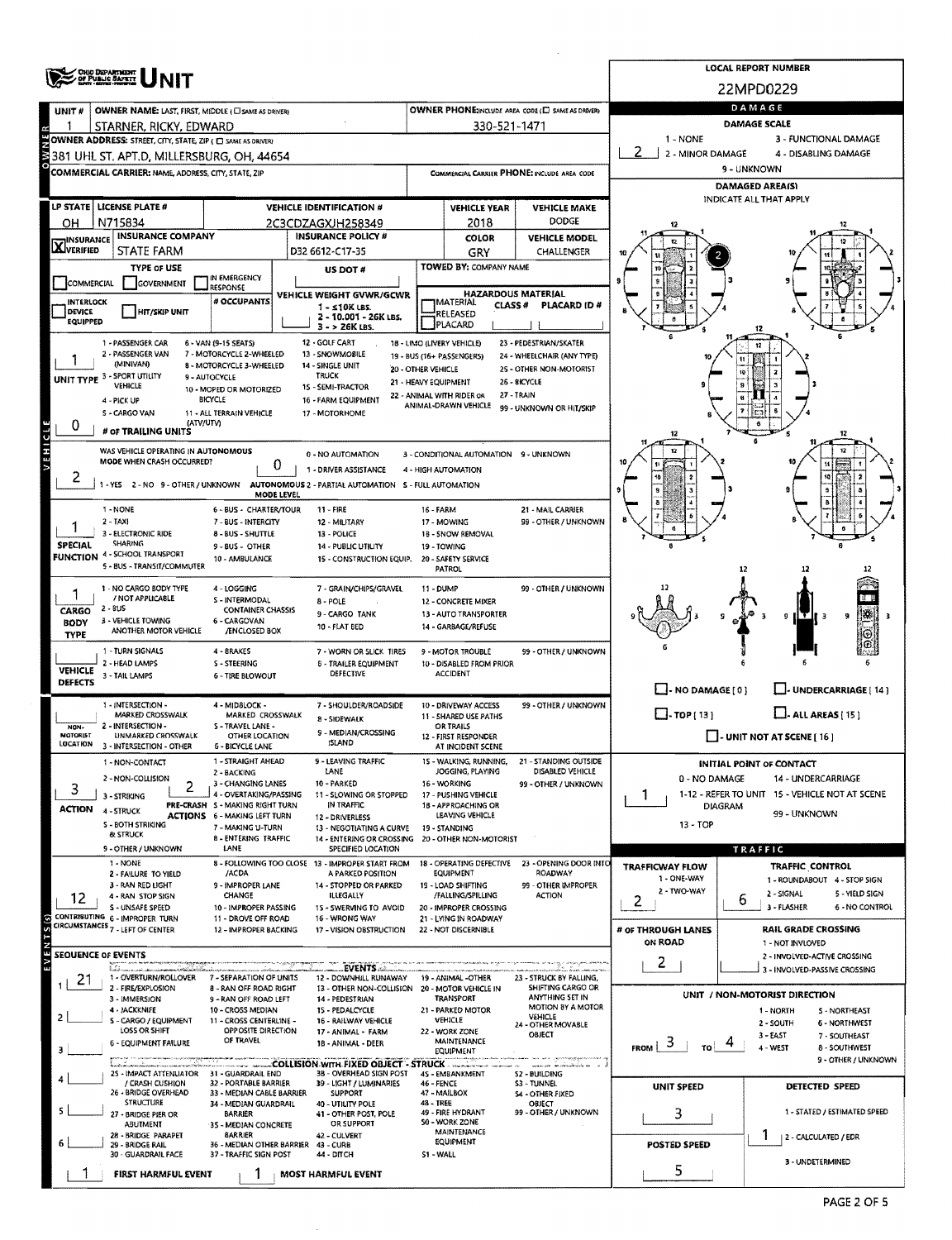|                            | <b>OHO DEPARTMENT</b><br>OF PUBLIC <b>GAPETY</b>             |                                                          |                                                                       |                      |                                                     |                                                   |                                   | <b>LOCAL REPORT NUMBER</b>                     |  |  |  |  |  |
|----------------------------|--------------------------------------------------------------|----------------------------------------------------------|-----------------------------------------------------------------------|----------------------|-----------------------------------------------------|---------------------------------------------------|-----------------------------------|------------------------------------------------|--|--|--|--|--|
|                            |                                                              |                                                          |                                                                       |                      |                                                     |                                                   | 22MPD0229                         |                                                |  |  |  |  |  |
| UNIT#                      | OWNER NAME: LAST, FIRST, MIDDLE (CI SAME AS DRIVER)          |                                                          |                                                                       |                      |                                                     | OWNER PHONE:INCLUDE AREA CODE (E) SAME AS DRIVER) | DAMAGE                            |                                                |  |  |  |  |  |
| 2                          | STOCKER, TREVOR, MICHAEL                                     |                                                          |                                                                       |                      | 330-275-2033                                        |                                                   | <b>DAMAGE SCALE</b>               |                                                |  |  |  |  |  |
|                            | OWNER ADDRESS: STREET, CITY, STATE, ZIP ( C) SAME AS ORIVER) |                                                          |                                                                       |                      |                                                     |                                                   | 1 - NONE<br>3 - FUNCTIONAL DAMAGE |                                                |  |  |  |  |  |
|                            | 349 UHL ST, MILLERSBURG, OH, 44654                           |                                                          |                                                                       |                      |                                                     |                                                   | 2.<br>2 - MINOR DAMAGE            | 4 - DISABLING DAMAGE                           |  |  |  |  |  |
|                            | <b>COMMERCIAL CARRIER: NAME, ADDRESS, CITY, STATE, ZIP</b>   |                                                          |                                                                       |                      |                                                     | COMMERCIAL CARRIER PHONE: INCLUDE AREA CODE       | 9 - UNKNOWN                       |                                                |  |  |  |  |  |
|                            |                                                              |                                                          |                                                                       |                      |                                                     |                                                   | DAMAGED AREA(S)                   |                                                |  |  |  |  |  |
|                            | LP STATE LICENSE PLATE #                                     |                                                          | <b>VEHICLE IDENTIFICATION #</b>                                       |                      | <b>VEHICLE YEAR</b>                                 | <b>VEHICLE MAKE</b>                               |                                   | INDICATE ALL THAT APPLY                        |  |  |  |  |  |
| OН                         | <b>JFH4752</b>                                               |                                                          | 2C4RDGBG0GR110111                                                     |                      | 2016                                                | DODGE                                             |                                   |                                                |  |  |  |  |  |
|                            | <b>INSURANCE COMPANY</b>                                     |                                                          | <b>INSURANCE POLICY #</b>                                             |                      | COLOR                                               | <b>VEHICLE MODEL</b>                              |                                   |                                                |  |  |  |  |  |
| <b>X</b> INSURANCE         | <b>ALLSTATE</b>                                              |                                                          | 826 423 464                                                           |                      | GRY                                                 | <b>GRAND CARAVAN</b>                              |                                   |                                                |  |  |  |  |  |
|                            | <b>TYPE OF USE</b>                                           |                                                          | US DOT #                                                              |                      | TOWED BY: COMPANY NAME                              |                                                   |                                   |                                                |  |  |  |  |  |
| COMMERCIAL                 | GOVERNMENT                                                   | IN EMERGENCY                                             |                                                                       |                      |                                                     |                                                   |                                   |                                                |  |  |  |  |  |
|                            |                                                              | <b>RESPONSE</b><br># OCCUPANTS                           | VEHICLE WEIGHT GVWR/GCWR                                              |                      | <b>HAZARDOUS MATERIAL</b>                           |                                                   |                                   |                                                |  |  |  |  |  |
| <b>INTERLOCK</b><br>DEVICE | <b>HIT/SKIP UNIT</b>                                         |                                                          | 1 - s10K LBS.<br>2 - 10.001 - 26K LBS.                                |                      | <b>IMATERIAL</b><br><b>CLASS#</b><br>RELEASED       | PLACARD ID#                                       |                                   |                                                |  |  |  |  |  |
| EQUIPPED                   |                                                              |                                                          | 3 - > 26K LBS.                                                        |                      | PLACARD                                             |                                                   |                                   |                                                |  |  |  |  |  |
|                            | 1 - PASSENGER CAR                                            | 6 - VAN (9-15 SEATS)                                     | 12 - GOLF CART                                                        |                      | 18 - LIMO (LIVERY VEHICLE)                          | 23 - PEDESTRIAN/SKATER                            |                                   | 12                                             |  |  |  |  |  |
|                            | 2 - PASSENGER VAN                                            | 7 - MOTORCYCLE 2-WHEELED                                 | 13 - SNOWMOBILE                                                       |                      | 19 - BUS (16+ PASSENGERS)                           | 24 - WHEELCHAIR (ANY TYPE)                        | 10                                |                                                |  |  |  |  |  |
|                            | (MINIVAN)<br>UNIT TYPE 3 - SPORT UTILITY                     | <b>B - MOTORCYCLE 3-WHEELED</b><br>9 - AUTOCYCLE         | 14 - SINGLE UNIT<br><b>TRUCK</b>                                      | 20 - OTHER VEHICLE   |                                                     | 2S - OTHER NON-MOTORIST                           |                                   | 10                                             |  |  |  |  |  |
|                            | VEHICLE                                                      | 10 - MOPED OR MOTORIZED                                  | 15 - SEMI-TRACTOR                                                     | 21 - HEAVY EQUIPMENT |                                                     | 26 - BICYCLE                                      |                                   |                                                |  |  |  |  |  |
|                            | 4 - PICK UP                                                  | <b>BICYCLE</b>                                           | 16 - FARM EQUIPMENT                                                   |                      | 22 - ANIMAL WITH RIDER OR<br>ANIMAL-DRAWN VEHICLE   | 27 - TRAIN<br>99 - UNKNOWN OR HIT/SKIP            |                                   |                                                |  |  |  |  |  |
|                            | 5 - CARGO VAN<br>(ATV/UTV)                                   | 11 - ALL TERRAIN VEHICLE                                 | 17 - MOTORHOME                                                        |                      |                                                     |                                                   |                                   |                                                |  |  |  |  |  |
| 0                          | # OF TRAILING UNITS                                          |                                                          |                                                                       |                      |                                                     |                                                   |                                   | 12                                             |  |  |  |  |  |
| VEHICLE                    | WAS VEHICLE OPERATING IN AUTONOMOUS                          |                                                          |                                                                       |                      |                                                     |                                                   |                                   |                                                |  |  |  |  |  |
|                            | MODE WHEN CRASH OCCURRED?                                    | 0                                                        | 0 - NO AUTOMATION                                                     |                      | 3 - CONDITIONAL AUTOMATION 9 - UNKNOWN              |                                                   |                                   |                                                |  |  |  |  |  |
|                            |                                                              |                                                          | 1 - DRIVER ASSISTANCE                                                 |                      | 4 - HIGH AUTOMATION                                 |                                                   |                                   |                                                |  |  |  |  |  |
|                            | -YES 2-NO 9-OTHER/UNKNOWN                                    | MODE LEVEL                                               | AUTONOMOUS 2 - PARTIAL AUTOMATION 5 - FULL AUTOMATION                 |                      |                                                     |                                                   |                                   |                                                |  |  |  |  |  |
|                            | 1 - NONE                                                     | 6 - 8US - CHARTER/TOUR                                   | $11 - FIRE$                                                           | 16 - FARM            |                                                     | 21 - MAIL CARRIER                                 |                                   |                                                |  |  |  |  |  |
|                            | $2 - TAXI$                                                   | 7 - BUS - INTERCITY                                      | 12 - MILITARY                                                         |                      | 17 - MOWING                                         | 99 - OTHER / UNKNOWN                              |                                   |                                                |  |  |  |  |  |
|                            | 3 - ELECTRONIC RIDE                                          | 8 - BUS - SHUTTLE                                        | 13 - POLICE                                                           |                      | 18 - SNOW REMOVAL                                   |                                                   |                                   |                                                |  |  |  |  |  |
| SPECIAL                    | SHARING<br><b>FUNCTION 4 - SCHOOL TRANSPORT</b>              | 9 - BUS - OTHER                                          | 14 - PUBLIC UTILITY                                                   |                      | 19 - TOWING                                         |                                                   |                                   |                                                |  |  |  |  |  |
|                            | S - 8US - TRANSIT/COMMUTER                                   | 10 - AMBULANCE                                           | 1S - CONSTRUCTION EQUIP. 20 - SAFETY SERVICE                          |                      | <b>PATROL</b>                                       |                                                   |                                   |                                                |  |  |  |  |  |
|                            |                                                              |                                                          |                                                                       |                      |                                                     |                                                   |                                   |                                                |  |  |  |  |  |
|                            | 1 - NO CARGO BODY TYPE<br>/ NOT APPLICABLE                   | 4 - LOGGING<br>S - INTERMODAL                            | 7 - GRAIN/CHIPS/GRAVEL<br>8 - POLE                                    | 11 - DUMP            | 12 - CONCRETE MIXER                                 | 99 - OTHER / UNKNOWN                              |                                   |                                                |  |  |  |  |  |
| CARGO                      | 2 - BUS                                                      | <b>CONTAINER CHASSIS</b>                                 | 9 - CARGO TANK                                                        |                      | 13 - AUTO TRANSPORTER                               |                                                   |                                   | ¦%)<br>ΙŦ<br>9<br>91<br>lЗ                     |  |  |  |  |  |
| <b>BODY</b>                | 3 - VEHICLE TOWING<br>ANOTHER MOTOR VEHICLE                  | 6 - CARGOVAN<br>/ENCLOSED BOX                            | 10 - FLAT BED                                                         |                      | 14 - GARBAGE/REFUSE                                 |                                                   |                                   |                                                |  |  |  |  |  |
| <b>TYPE</b>                |                                                              |                                                          |                                                                       |                      |                                                     |                                                   |                                   |                                                |  |  |  |  |  |
|                            | 1 - TURN SIGNALS<br>2 - HEAD LAMPS                           | 4 - BRAKES                                               | 7 - WORN OR SLICK TIRES                                               |                      | 9 - MOTOR TROUBLE<br>10 - DISABLED FROM PRIOR       | 99 - OTHER / UNKNOWN                              |                                   |                                                |  |  |  |  |  |
| <b>VEHICLE</b>             | 3 - TAIL LAMPS                                               | S - STEERING<br><b>6 - TIRE BLOWOUT</b>                  | <b>B - TRAILER EQUIPMENT</b><br><b>DEFECTIVE</b>                      |                      | <b>ACCIDENT</b>                                     |                                                   |                                   |                                                |  |  |  |  |  |
| <b>DEFECTS</b>             |                                                              |                                                          |                                                                       |                      |                                                     |                                                   | $\Box$ - NO DAMAGE $[0]$          |                                                |  |  |  |  |  |
|                            | 1 - INTERSECTION -                                           | 4 - MIDBLOCK -                                           | 7 - SHOULDER/ROADSIDE                                                 |                      | 10 - DRIVEWAY ACCESS                                | 99 - OTHER / UNKNOWN                              |                                   |                                                |  |  |  |  |  |
|                            | MARKED CROSSWALK                                             | MARKED CROSSWALK                                         | 8 - SIDEWALK                                                          |                      | 11 - SHARED USE PATHS                               |                                                   | $\Box$ -TOP[13]                   | $\Box$ - ALL AREAS [ 15 ]                      |  |  |  |  |  |
| NON-<br>MOTORIST           | 2 - INTERSECTION -<br>UNMARKED CROSSWALK                     | S - TRAVEL LANE -<br><b>OTHER LOCATION</b>               | 9 - MEDIAN/CROSSING                                                   |                      | OR TRAILS<br>12 - FIRST RESPONDER                   |                                                   |                                   | $\Box$ - UNIT NOT AT SCENE [ 16 ]              |  |  |  |  |  |
| LOCATION                   | 3 - INTERSECTION - OTHER                                     | 6 - BICYCLE LANE                                         | <b>ISLAND</b>                                                         |                      | AT INCIDENT SCENE                                   |                                                   |                                   |                                                |  |  |  |  |  |
|                            | 1 - NON-CONTACT                                              | 1 - STRAIGHT AHEAD                                       | 9 - LEAVING TRAFFIC                                                   |                      | 15 - WALKING, RUNNING,                              | 21 - STANDING OUTSIDE                             |                                   | <b>INITIAL POINT OF CONTACT</b>                |  |  |  |  |  |
|                            | 2 - NON-COLLISION                                            | 2 - BACKING<br>3 - CHANGING LANES                        | LANE<br>10 - PARKED                                                   |                      | JOGGING, PLAYING<br>16 - WORKING                    | DISABLED VEHICLE<br>99 - OTHER / UNKNOWN          | 0 - NO DAMAGE                     | 14 - UNDERCARRIAGE                             |  |  |  |  |  |
| 4                          | 10<br>3 - STRIKING                                           | 4 - OVERTAKING/PASSING                                   | 11 - SLOWING OR STOPPED                                               |                      | 17 - PUSHING VEHICLE                                |                                                   | 10                                | 1-12 - REFER TO UNIT 15 - VEHICLE NOT AT SCENE |  |  |  |  |  |
| <b>ACTION</b>              | 4 - STRUCK                                                   | PRE-CRASH 5 - MAKING RIGHT TURN                          | IN TRAFFIC                                                            |                      | 18 - APPROACHING OR<br><b>LEAVING VEHICLE</b>       |                                                   | <b>DIAGRAM</b>                    | 99 - UNKNOWN                                   |  |  |  |  |  |
|                            | S - BOTH STRIKING                                            | <b>ACTIONS 6 - MAKING LEFT TURN</b><br>7 - MAKING U-TURN | 12 - DRIVERLESS<br>13 - NEGOTIATING A CURVE                           |                      | 19 - STANDING                                       |                                                   | 13 - TOP                          |                                                |  |  |  |  |  |
|                            | & STRUCK                                                     | 8 - ENTERING TRAFFIC                                     | 14 - ENTERÍNG OR CROSSING                                             |                      | 20 - OTHER NON-MOTORIST                             |                                                   |                                   |                                                |  |  |  |  |  |
|                            | 9 - OTHER / UNKNOWN                                          | LANE                                                     | SPECIFIED LOCATION                                                    |                      |                                                     |                                                   |                                   | TRAFFIC                                        |  |  |  |  |  |
|                            | 1 - NONE<br>2 - FAILURE TO YIELD                             | /ACDA                                                    | 8 - FOLLOWING TOO CLOSE 13 - IMPROPER START FROM<br>A PARKED POSITION |                      | <b>18 - OPERATING DEFECTIVE</b><br><b>EQUIPMENT</b> | 23 - OPENING DOOR INTO<br><b>ROADWAY</b>          | <b>TRAFFICWAY FLOW</b>            | TRAFFIC CONTROL                                |  |  |  |  |  |
|                            | 3 - RAN RED LIGHT                                            | 9 - IMPROPER LANE                                        | 14 - STOPPED OR PARKED                                                |                      | 19 - LOAD SHIFTING                                  | 99 - OTHER IMPROPER                               | 1 - ONE-WAY                       | 1 - ROUNDABOUT 4 - STOP SIGN                   |  |  |  |  |  |
|                            | 4 - RAN STOP SIGN                                            | CHANGE                                                   | ILLEGALLY                                                             |                      | /FALLING/SPILLING                                   | <b>ACTION</b>                                     | 2 - TWO-WAY<br>2                  | 2 - SIGNAL<br>S - YIELD SIGN<br>6              |  |  |  |  |  |
|                            | S - UNSAFE SPEED<br>CONTRIBUTING 6 - IMPROPER TURN           | 10 - IMPROPER PASSING<br>11 - DROVE OFF ROAD             | 15 - SWERVING TO AVOID<br>16 - WRONG WAY                              |                      | 20 - IMPROPER CROSSING<br>21 - LYING IN ROADWAY     |                                                   |                                   | 3 - FLASHER<br>6 - NO CONTROL                  |  |  |  |  |  |
| (s) S.T.                   | CIRCUMSTANCES 7 - LEFT OF CENTER                             | 12 - IMPROPER BACKING                                    | 17 - VISION OBSTRUCTION                                               |                      | 22 - NOT DISCERNIBLE                                |                                                   | # OF THROUGH LANES                | <b>RAIL GRADE CROSSING</b>                     |  |  |  |  |  |
|                            |                                                              |                                                          |                                                                       |                      |                                                     |                                                   | ON ROAD                           | 1 - NOT INVLOVED                               |  |  |  |  |  |
| SEOUENCE OF EVENTS         |                                                              |                                                          |                                                                       |                      |                                                     |                                                   | 2                                 | 2 - INVOLVED-ACTIVE CROSSING                   |  |  |  |  |  |
| 20                         | 1 - OVERTURN/ROLLOVER                                        | 7 - SEPARATION OF UNITS                                  | <b>EVENTS</b><br>12 - DOWNHILL RUNAWAY                                |                      | 19 - ANIMAL -OTHER                                  | 23 - STRUCK BY FALLING,                           |                                   | 3 - INVOLVED-PASSIVE CROSSING                  |  |  |  |  |  |
|                            | 2 - FIRE/EXPLOSION                                           | <b>B - RAN OFF ROAD RIGHT</b>                            | 13 - OTHER NON-COLLISION                                              |                      | 20 - MOTOR VEHICLE IN                               | SHIFTING CARGO OR<br>ANYTHING SET IN              |                                   | UNIT / NON-MOTORIST DIRECTION                  |  |  |  |  |  |
|                            | 3 - IMMERSION<br>4 - JACKKNIFE                               | 9 - RAN OFF ROAD LEFT<br>10 - CROSS MEDIAN               | 14 - PEDESTRIAN<br>15 - PEDALCYCLE                                    |                      | TRANSPORT<br>21 - PARKED MOTOR                      | <b>MOTION BY A MOTOR</b>                          |                                   | 1 - NORTH<br>S - NORTHEAST                     |  |  |  |  |  |
|                            | S - CARGO / EQUIPMENT                                        | 11 - CROSS CENTERLINE -                                  | 16 - RAILWAY VEHICLE                                                  |                      | VEHICLE                                             | VEHICLE<br>24 - OTHER MOVABLE                     |                                   | 2 - SOUTH<br>6 - NORTHWEST                     |  |  |  |  |  |
|                            | LOSS OR SHIFT                                                | OPPOSITE DIRECTION<br>OF TRAVEL                          | 17 - ANIMAL - FARM                                                    |                      | 22 - WORK ZONE<br>MAINTENANCE                       | OBJECT                                            |                                   | $3 - EAST$<br>7 - SOUTHEAST                    |  |  |  |  |  |
|                            | 6 - EQUIPMENT FAILURE                                        |                                                          | 18 - ANIMAL - DEER                                                    |                      | <b>EQUIPMENT</b>                                    |                                                   | <b>FROM</b>                       | 4 - WEST<br>8 - SOUTHWEST                      |  |  |  |  |  |
|                            |                                                              |                                                          |                                                                       |                      |                                                     |                                                   |                                   | 9 - OTHER / UNKNOWN                            |  |  |  |  |  |
|                            | 25 - IMPACT ATTENUATOR 31 - GUARDRAIL END<br>/ CRASH CUSHION | 32 - PORTABLE BARRIER                                    | 3B - OVERHEAD SIGN POST<br>39 - LIGHT / LUMINARIES                    | 46 - FENCE           | 45 - EMBANKMENT                                     | 52 - BUILDING<br><b>S3 - TUNNEL</b>               | UNIT SPEED                        | DETECTED SPEED                                 |  |  |  |  |  |
|                            | 26 - BRIDGE OVERHEAD<br>STRUCTURE                            | 33 - MEDIAN CABLE BARRIER                                | <b>SUPPORT</b>                                                        |                      | 47 - MAILBOX                                        | 54 - OTHER FIXED                                  |                                   |                                                |  |  |  |  |  |
|                            | 27 - BRIDGE PIER OR                                          | 34 - MEDIAN GUARDRAIL<br>BARRIER                         | 40 - UTILITY POLE<br>41 - OTHER POST, POLE                            | 4B-TREE              | 49 - FIRE HYDRANT                                   | OBJECT<br>99 - OTHER / UNKNOWN                    | 0<br>$\overline{a}$               | 1 - STATED / ESTIMATED SPEED                   |  |  |  |  |  |
|                            | ABUTMENT                                                     | 35 - MEDIAN CONCRETE                                     | OR SUPPORT                                                            |                      | 50 - WORK ZONE<br><b>MAINTENANCE</b>                |                                                   |                                   |                                                |  |  |  |  |  |
|                            | 28 - BRIDGE PARAPET<br>29 - BRIDGE RAIL                      | <b>BARRIER</b><br>36 - MEDIAN OTHER BARRIER              | 42 - CULVERT<br>43 - CUR8                                             |                      | <b>EQUIPMENT</b>                                    |                                                   | POSTED SPEED                      | 2 - CALCULATED / EDR                           |  |  |  |  |  |
|                            | 30 - GUARDRAIL FACE                                          | 37 - TRAFFIC SIGN POST                                   | 44 - DITCH                                                            | S1 - WALL            |                                                     |                                                   |                                   | 3 - UNDETERMINED                               |  |  |  |  |  |
|                            | <b>FIRST HARMFUL EVENT</b>                                   |                                                          | <b>MOST HARMFUL EVENT</b>                                             |                      |                                                     |                                                   | 5                                 |                                                |  |  |  |  |  |

 $\sim$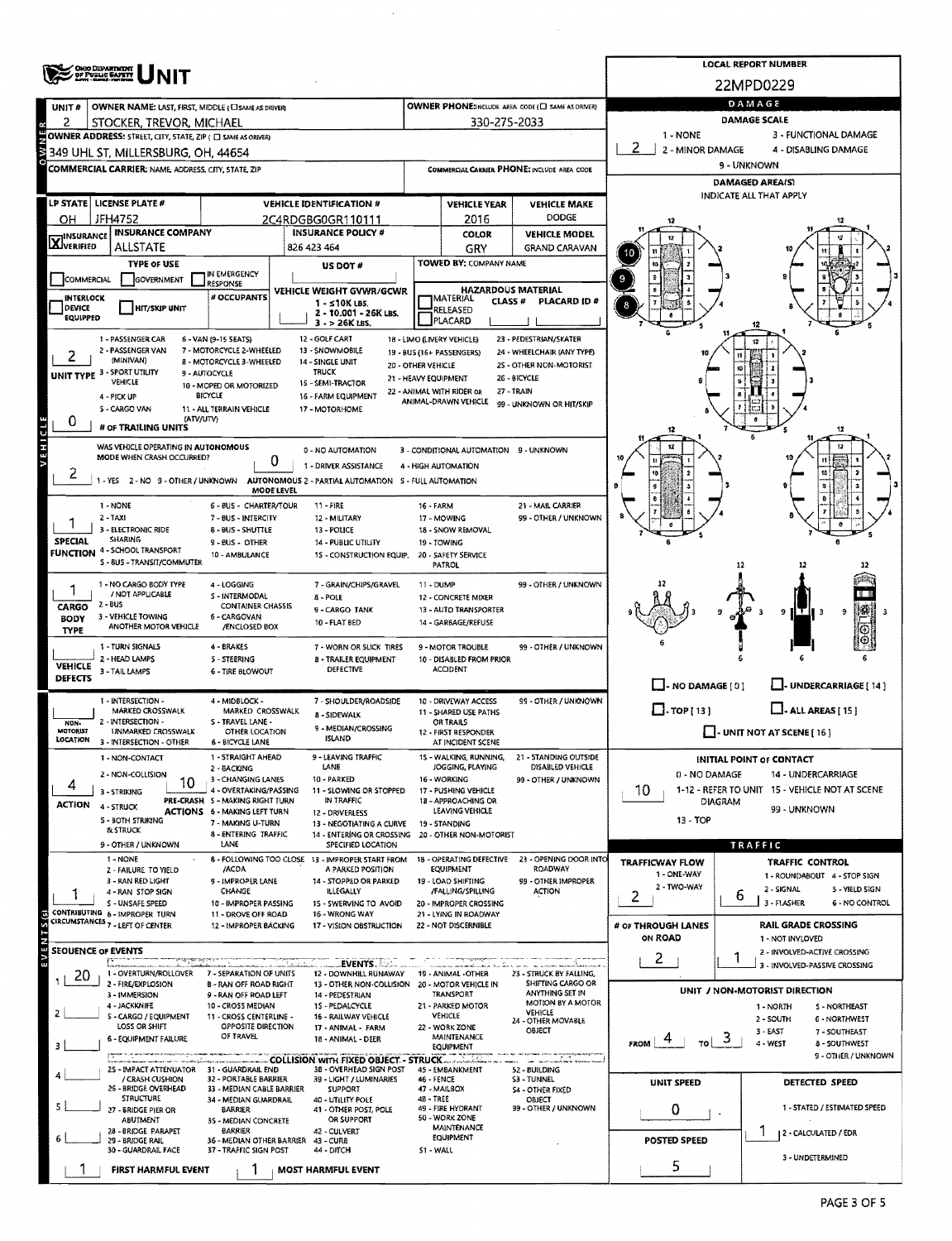|                                               | <b>WEEFERE MOTORIST / NON-MOTORIST</b>                                                                                                      |                                                              |                   |                                                  |                        |                                                 |                  |                                                                                        |                                                            | <b>LOCAL REPORT NUMBER</b><br>22MPD0229 |                                                               |                                        |                                  |                                             |                            |  |  |
|-----------------------------------------------|---------------------------------------------------------------------------------------------------------------------------------------------|--------------------------------------------------------------|-------------------|--------------------------------------------------|------------------------|-------------------------------------------------|------------------|----------------------------------------------------------------------------------------|------------------------------------------------------------|-----------------------------------------|---------------------------------------------------------------|----------------------------------------|----------------------------------|---------------------------------------------|----------------------------|--|--|
| UNIT #                                        | NAME: LAST, FIRST, MIDDLE                                                                                                                   |                                                              |                   |                                                  |                        |                                                 |                  |                                                                                        |                                                            |                                         | DATE OF BIRTH<br>AGE<br><b>GENDER</b>                         |                                        |                                  |                                             |                            |  |  |
| 1                                             |                                                                                                                                             | STARNER, RICKY, EDWARD                                       |                   |                                                  |                        |                                                 |                  |                                                                                        |                                                            |                                         | 67<br>06/15/1954<br>м                                         |                                        |                                  |                                             |                            |  |  |
|                                               |                                                                                                                                             | <b>ADDRESS: STREET, CITY, STATE, ZIP</b>                     |                   |                                                  |                        |                                                 |                  |                                                                                        |                                                            |                                         | <b>CONTACT PHONE - INCLUDE AREA CODE</b>                      |                                        |                                  |                                             |                            |  |  |
| NON-MOTOR                                     |                                                                                                                                             | 381 UHL ST. APT.D, MILLERSBURG, OH, 44654                    |                   |                                                  |                        |                                                 |                  |                                                                                        | 330-521-1471                                               |                                         |                                                               |                                        |                                  |                                             |                            |  |  |
|                                               | <b>INJURIES INJURED</b><br>SAFETY EQUIPMENT<br><b>EMS AGENCY (NAME)</b><br>(NJURED TAKEN TO: MEDICAL FACILITY (NAME, CITY)<br>USED<br>TAKEN |                                                              |                   |                                                  |                        |                                                 |                  | <b>SEATING</b><br>AIR BAG USAGE<br><b>EJECTION</b><br><b>DOT-COMPLIANT</b><br>POSITION |                                                            |                                         |                                                               |                                        | <b>TRAPPED</b>                   |                                             |                            |  |  |
| 5                                             | BY<br>$+1$<br>4                                                                                                                             |                                                              |                   |                                                  |                        |                                                 |                  |                                                                                        |                                                            | IMC HELMET                              | 1                                                             |                                        | 1<br>1<br>-1                     |                                             |                            |  |  |
| <b>OTORIST</b><br><b>OL STATE</b>             |                                                                                                                                             | <b>OPERATOR LICENSE NUMBER</b>                               |                   |                                                  | <b>OFFENSE CHARGED</b> |                                                 | LOCAL<br>CODE    | OFFENSE DESCRIPTION                                                                    |                                                            |                                         |                                                               |                                        | <b>CITATION NUMBER</b>           |                                             |                            |  |  |
| OН                                            | RH682025                                                                                                                                    |                                                              |                   |                                                  |                        |                                                 |                  |                                                                                        |                                                            |                                         |                                                               |                                        |                                  |                                             |                            |  |  |
| <b>OL CLASS</b>                               | <b>ENDORSEMENT</b>                                                                                                                          | <b>RESTRICTION SELECT UP TO 3</b>                            | <b>DRIVER</b>     | <b>DISTRACTED</b>                                | <b>ALCOHOL</b>         | ALCOHOL / DRUG SUSPECTED<br>MARUUANA            |                  | <b>CONDITION</b>                                                                       | <b>STATUS</b>                                              | <b>TYPE</b>                             | <b>ALCOHOL TEST</b><br>VALUE                                  | <b>STATUS</b>                          | <b>TYPE</b>                      | <b>DRUG TEST(S)</b>                         | RESULTS SELECT UP TO 4     |  |  |
| 4                                             | м                                                                                                                                           | з                                                            | $18Y_1$           |                                                  | OTHER DRUG             |                                                 |                  | 1                                                                                      | 1                                                          | 1                                       |                                                               | 1                                      | 1                                |                                             |                            |  |  |
| UNIT #                                        | <b>NAME: LAST, FIRST, MIDDLE</b>                                                                                                            |                                                              |                   |                                                  |                        |                                                 |                  |                                                                                        |                                                            |                                         | DATE OF BIRTH                                                 |                                        |                                  | AGE                                         | <b>GENDER</b>              |  |  |
|                                               |                                                                                                                                             |                                                              |                   |                                                  |                        |                                                 |                  |                                                                                        |                                                            |                                         |                                                               |                                        |                                  |                                             |                            |  |  |
|                                               | <b>ADDRESS: STREET, CITY, STATE, ZIP</b>                                                                                                    |                                                              |                   |                                                  |                        |                                                 |                  |                                                                                        |                                                            |                                         | <b>CONTACT PHONE - INCLUDE AREA CODE</b>                      |                                        |                                  |                                             |                            |  |  |
|                                               |                                                                                                                                             |                                                              |                   |                                                  |                        |                                                 |                  |                                                                                        |                                                            |                                         |                                                               |                                        |                                  |                                             | <b>TRAPPED</b>             |  |  |
| / NON-MOTORIST                                | <b>INJURIES   INJURED</b><br><b>TAKEN</b>                                                                                                   | <b>EMS AGENCY (NAME)</b>                                     |                   |                                                  |                        | INJURED TAKEN TO: MEDICAL FACILITY (NAME CITY)  |                  | <b>SAFETY EQUIPMENT</b><br>USED                                                        |                                                            | DOT-COMPLIANT<br><b>MC HELMET</b>       | <b>SEATING</b><br>POSITION                                    |                                        | AIR BAG USAGE<br><b>EJECTION</b> |                                             |                            |  |  |
|                                               | BY<br>OL STATE OPERATOR LICENSE NUMBER                                                                                                      |                                                              |                   |                                                  | OFFENSE CHARGED        |                                                 | LOCAL            | OFFENSE DESCRIPTION                                                                    |                                                            |                                         |                                                               |                                        | <b>CITATION NUMBER</b>           |                                             |                            |  |  |
| <b>TORIST</b>                                 |                                                                                                                                             |                                                              |                   |                                                  |                        |                                                 | CODE             |                                                                                        |                                                            |                                         |                                                               |                                        |                                  |                                             |                            |  |  |
| OL CLASS                                      | <b>ENDORSEMENT</b>                                                                                                                          | <b>RESTRICTION SELECT UP TO 3</b>                            | <b>DRIVER</b>     |                                                  |                        | ALCOHOL / DRUG SUSPECTED                        |                  | <b>CONDITION</b>                                                                       |                                                            |                                         | <b>ALCOHOL TEST</b>                                           |                                        |                                  | <b>DRUG TEST(S)</b>                         |                            |  |  |
|                                               |                                                                                                                                             |                                                              | BY                | <b>DISTRACTED</b>                                | ALCOHOL                | MARUUANA                                        |                  |                                                                                        | <b>STATUS</b>                                              | <b>TYPE</b>                             | VALUE                                                         | <b>STATUS</b>                          | <b>TYPE</b>                      |                                             | RESULTS SELECT UP TO 4     |  |  |
|                                               |                                                                                                                                             |                                                              |                   |                                                  | OTHER DRUG             |                                                 |                  |                                                                                        |                                                            |                                         |                                                               |                                        |                                  |                                             |                            |  |  |
| UNIT #                                        |                                                                                                                                             | NAME: LAST, FIRST, MIDDLE                                    |                   |                                                  |                        |                                                 |                  |                                                                                        |                                                            |                                         | <b>DATE OF BIRTH</b>                                          |                                        |                                  | AGE                                         | <b>GENDER</b>              |  |  |
|                                               |                                                                                                                                             |                                                              |                   |                                                  |                        |                                                 |                  |                                                                                        |                                                            |                                         |                                                               |                                        |                                  |                                             |                            |  |  |
|                                               | <b>ADDRESS: STREET, CITY, STATE, ZIP</b>                                                                                                    |                                                              |                   |                                                  |                        |                                                 |                  |                                                                                        |                                                            |                                         | <b>CONTACT PHONE - INCLUDE AREA CODE</b>                      |                                        |                                  |                                             |                            |  |  |
|                                               | <b>INJURIES INJURED</b>                                                                                                                     | <b>EMS AGENCY (NAME)</b>                                     |                   |                                                  |                        | INJURED TAKEN TO; MEDICAL FACILITY (NAME, CITY) |                  | <b>SAFETY EQUIPMENT</b>                                                                | <b>SEATING</b><br>AIR BAG USAGE EJECTION<br><b>TRAPPED</b> |                                         |                                                               |                                        |                                  |                                             |                            |  |  |
|                                               | <b>TAKEN</b><br> EY                                                                                                                         |                                                              |                   |                                                  |                        |                                                 |                  | <b>USED</b>                                                                            | <b>DOT-COMPLIANT</b><br><b>POSITION</b><br>MC HELMET       |                                         |                                                               |                                        |                                  |                                             |                            |  |  |
| OL STATE                                      |                                                                                                                                             | <b>OPERATOR LICENSE NUMBER</b>                               |                   |                                                  | OFFENSE CHARGED        |                                                 | LOCAL            | OFFENSE DESCRIPTION                                                                    |                                                            |                                         |                                                               |                                        | <b>CITATION NUMBER</b>           |                                             |                            |  |  |
|                                               |                                                                                                                                             |                                                              |                   | <b>CODE</b>                                      |                        |                                                 |                  |                                                                                        |                                                            |                                         |                                                               |                                        |                                  |                                             |                            |  |  |
| OL CLASS                                      | <b>ENDORSEMENT</b>                                                                                                                          | <b>RESTRICTION SELECT UP TO 3</b>                            | <b>DRIVER</b>     | ALCOHOL / DRUG SUSPECTED                         |                        |                                                 | <b>CONDITION</b> | <b>ALCOHOL TEST</b>                                                                    |                                                            |                                         |                                                               | DRUG TEST(S)<br>RESULTS SELECT UP TO 4 |                                  |                                             |                            |  |  |
|                                               |                                                                                                                                             |                                                              | BY                | <b>DISTRACTED</b>                                | ALCOHOL<br>OTHER DRUG  | MARIJUANA                                       |                  |                                                                                        | <b>STATUS</b>                                              | <b>TYPE</b>                             | VALUE                                                         | <b>STATUS</b>                          | <b>TYPE</b>                      |                                             |                            |  |  |
|                                               | <b>INJURIES</b>                                                                                                                             | SEATING POSITION                                             |                   | AID RAG                                          | л.                     | OL CLASS                                        |                  | OL RESTRICTION(S) DRIVER DISTRACTION                                                   |                                                            |                                         |                                                               |                                        |                                  | TECT CTATHC                                 |                            |  |  |
| - FATAL                                       |                                                                                                                                             | <b>1- FRONT - LEFT SIDE</b>                                  |                   | 1 - NOT DEPLOYED<br>2 - DEPLOYED FRONT           |                        | - CLASS A                                       |                  | 1 - ALCOHOL INTERLOCK                                                                  |                                                            |                                         | 1 - NOT DISTRACTED                                            |                                        | 1 - NONE GIVEN                   |                                             |                            |  |  |
| 2.: SUSPECTED SERIOUS:<br>INJURY              |                                                                                                                                             | (MOTORCYCLE DRIVER)<br>FRONT - MIDDLE<br>FRONT - RIGHT SIDE  |                   | 3 - DEPLOYED SIDE<br>4 - DEPLOYED BOTH           |                        | 2 - CLASS 8                                     |                  | DEVICE.<br>CDUINTRASTATE ONLY                                                          |                                                            |                                         | - MANUALLY OPERATING AN<br>ELECTRONIC<br>COMMUNICATION DEVICE |                                        | 3 - TEST GIVEN,                  | 2 - TEST REFUSED                            |                            |  |  |
| 3 - SUSPECTED MINOR-<br><b>INJURY</b>         |                                                                                                                                             | - SECOND - LEFT SIDE<br>(MOTORCYCLE PASSENGER)               | <b>ERONT/SIDE</b> | 5 - NOT APPLICABLE                               |                        | $3 - C$ ASS $C$<br>- REGUEAR CLASS              |                  | : CORRECTIVE LENSES<br><b>FARM WAIVER</b><br>5 - EXCEPT CLASS A BUS                    |                                                            |                                         | (TEXTING, TYPING,<br>niai inigt                               |                                        |                                  | <b>UNUSABLE</b><br>- TEST GIVEN,            | CONTAMINATED SAMPLE        |  |  |
| 4 - POSSIBLE INJURY<br>5 - NO APPARENT INJURY |                                                                                                                                             | SECOND - MIDDLE<br>6 - SECOND - RIGHT SIDE                   |                   | 9 - DEPLOYMENT UNKNOWN                           |                        | $(OHIO = D)$<br>5 - M/C MOPED ONLY              |                  | 6 - EXCEPT CLASS A<br>& CLASS B BUS                                                    |                                                            |                                         | - TALKING ON HANDS-FREE<br>COMMUNICATION DEVICE               |                                        |                                  | <b>RESULTS KNOWN</b><br><b>ETEST GIVEN,</b> |                            |  |  |
|                                               |                                                                                                                                             | - THIRD - LEFT SIDE<br>(MOTORCYCLE SIDE CAR)                 |                   | <b>EJECTION</b>                                  |                        | 6 - NO VAUD OL®                                 |                  | <b>EXCERT TRACTOR-TRAILER</b><br><b>B-INTERMEDIATE LICENSE</b>                         |                                                            |                                         | 4 - TALKING ON HAND-HELD<br><b>COMMUNICATION DEVICE</b>       |                                        |                                  | RESULTS UNKNOWN                             |                            |  |  |
|                                               | <b>INJURIES TAKEN BY</b><br>- NOT TRANSPORTED                                                                                               | - THIRD - MIDDLE<br>9 - THIRD - RIGHT SIDE                   | 1 - NOT ELECTED   | 2 - PARTIALLY EJECTED                            |                        | <b>OL ENDORSEMENT</b>                           |                  | <b>RESTRICTIONS</b><br>LEARNER'S PERMIT                                                |                                                            |                                         | OTHER ACTIVITY WITH AN<br>ELECTRONIC DEVICE<br>PASSENGER      |                                        | 1 - NONE                         |                                             | <b>ALCOHOL TEST TYPE</b>   |  |  |
| $2 - EMS$                                     | /TREATED AT SCENE                                                                                                                           | 10 - SLEEPER SECTION<br>OF TRUCK CAB                         |                   | <b>3 - TOTALLY EJECTED</b><br>4 - NOT APPLICABLE |                        | H - HAZMAT                                      |                  | <b>RESTRICTIONS</b><br>10 - LIMITED TO DAYLIGHT :<br><b>ONLY</b>                       |                                                            |                                         | OTHER DISTRACTION<br>INSIDE THE VEHICLE                       |                                        | 2 - BLOOD<br>3 - URINE           |                                             |                            |  |  |
| 3 - POLICE                                    |                                                                                                                                             | PASSENGER IN<br>OTHER ENCLOSED CARGO                         |                   | <b>TRAPPED</b>                                   |                        | M - MOTORCYCLE<br>P - PASSENGER                 |                  | - LIMITED TO EMPLOYMENT<br>12 - LIMITED - OTHER                                        |                                                            |                                         | <b>OTHER DISTRACTION</b><br>OUTSIDE THE VEHICLE               |                                        | 4 BREATH<br><b>5-OTHER</b>       |                                             |                            |  |  |
|                                               | 9 - OTHER / UNKNOWN                                                                                                                         | AREA (NON-TRAILING UNIT,<br>BUS. PICK-UP WITH CAP).          | 1 - NOT TRAPPED   | 2 - EXTRICATED BY                                |                        | N - TANKER                                      |                  | 13 - MECHANICAL DEVICES<br>(SPECIAL BRAKES, HAND                                       |                                                            |                                         | 9 - OTHER / UNKNOWN<br><b>CONDITION</b>                       |                                        |                                  | <b>DRUG TEST TYPE</b>                       |                            |  |  |
|                                               | <b>SAFETY EQUIPMENT</b>                                                                                                                     | 12 - PASSENGER IN.<br>UNENCLOSED CARGO AREA : 3 - FREED BY-  |                   | MECHANICAL MEANS                                 |                        | Q - MOTOR SCOOTER<br>r - Three-Wheel            |                  | CONTROLS; OR OTHER:<br><b>ADAPTIVE DEVICES)</b>                                        |                                                            |                                         | 1 - APPARENTLY NORMAL                                         |                                        | 1 - NONE<br>2 - BLOOD            |                                             |                            |  |  |
| 1 - NONE USED                                 | 2'- SHOULDER BELT ONLY                                                                                                                      | 13 - TRAILING UNIT<br><b>14 - RIDING ON VEHICLE</b>          |                   |                                                  | NON-MECHANICAL MEANS   | MOTORCYCLE<br>S - SCHOOL BUS                    |                  | 14 - MILITARY VEHICLES ONLY<br>15 - MOTOR VEHICLES                                     | 2 - PHYSICAL IMPAIRMENT<br>- EMOTIONAL (E.G.               |                                         |                                                               |                                        | 3-URINE<br>4 - OTHER             |                                             |                            |  |  |
| USED :                                        | LAP BELT ONLY USED<br>SHOULDER & LAP BELT                                                                                                   | <b>EXTERIOR</b><br>(NON-TRAILING UNIT)<br>15 - NON-MOTORIST, |                   |                                                  |                        | T - DOUBLE & TRIPLE                             |                  | WITHOUT AIR BRAKES<br>16 - OUTSIDE MIRROR<br>17 - PROSTHETIC AID                       |                                                            |                                         | DEPRESSED, ANGRY,<br>DISTURBED)<br><b>ILLNESS</b>             |                                        |                                  | 1 - AMPHETAMINES                            | <b>DRUG TEST RESULT(S)</b> |  |  |
| USED 43                                       | CHILD RESTRAINT SYSTEM                                                                                                                      | 99 - OTHER / UNKNOWN                                         |                   |                                                  |                        | trailers<br>X - TANKER / HAZMAT                 |                  | 18 - OTHER                                                                             |                                                            |                                         | - FELL ASLEEP, FAINTED,<br><b>FATIGUED, ETC.</b>              |                                        |                                  | 2 - BARBITURATES<br>3 - BENZODIAZEPINES     |                            |  |  |
|                                               | - FORWARD FACING<br>6 - CHILD RESTRAINT SYSTEM                                                                                              |                                                              |                   |                                                  |                        | <b>GENDER</b>                                   |                  |                                                                                        |                                                            |                                         | 6 - UNDER THE INFLUENCE OF<br>MEDICATIONS / DRUGS /           |                                        | 5 - COCAINE                      | 4 - CANNABINOIDS                            |                            |  |  |
| <b>REAR FACING</b><br><b>BOOSTER SEAT</b>     |                                                                                                                                             |                                                              |                   |                                                  |                        | F-FEMALE                                        |                  |                                                                                        |                                                            |                                         | <b>ALCOHOL:</b><br>- OTHER / UNKNOWN                          |                                        | 7 - OTHER                        | 6 - OPIATES / OPIOIDS                       |                            |  |  |
| 8-HELMET USED                                 | <b>9-PROTECTIVE PADS USED</b>                                                                                                               |                                                              |                   |                                                  |                        | M - MALE<br>U - OTHER / UNKNOWN                 |                  |                                                                                        |                                                            |                                         |                                                               |                                        |                                  | 8 - NEGATIVE RESULTS                        |                            |  |  |
|                                               | (ELBOWS, KNEES, ETC)<br>10 - REFLECTIVE CLOTHING                                                                                            |                                                              |                   |                                                  |                        |                                                 |                  |                                                                                        |                                                            |                                         |                                                               |                                        |                                  |                                             |                            |  |  |
| / BICYCLE ONLY                                | 11 <sup>1</sup> LIGHTING - PEDESTRIAN.                                                                                                      |                                                              |                   |                                                  |                        |                                                 |                  |                                                                                        |                                                            |                                         |                                                               |                                        |                                  |                                             |                            |  |  |
|                                               | 99 - OTHER / UNKNOWN                                                                                                                        |                                                              |                   |                                                  |                        |                                                 |                  |                                                                                        |                                                            |                                         |                                                               |                                        |                                  |                                             |                            |  |  |

 $\sim$   $\epsilon$ 

 $\sim$   $\sim$ 

 $\sim$   $\sim$ 

 $\bar{\mathbf{r}}$ 

 $\rightarrow$ 

 $\sim$ 

 $\lambda_{\rm{max}}$